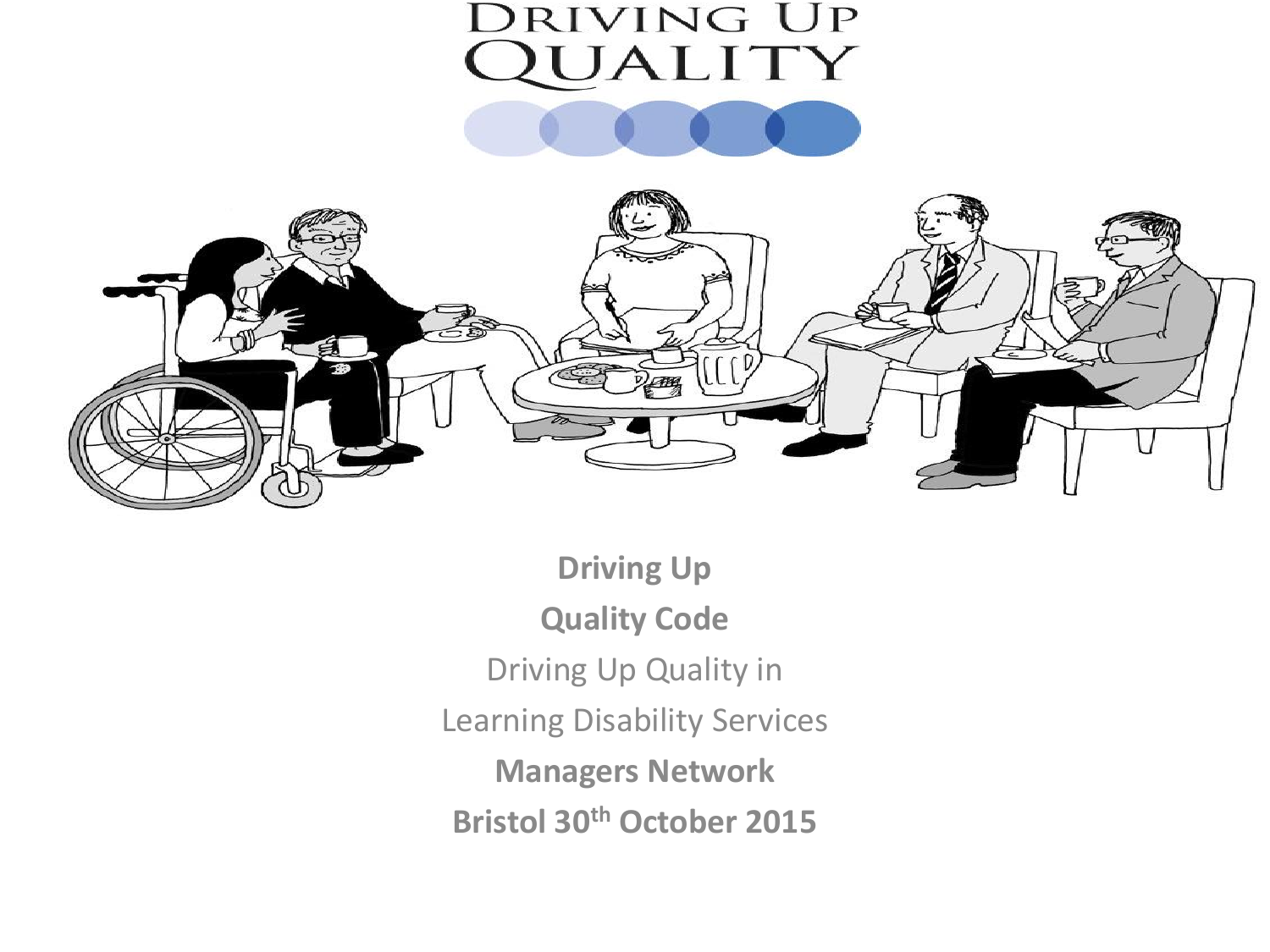

## **The Code in Context**

- What we saw on our TV screens
- Have we not learnt any lessons from the past?
- Time that providers took responsibility for 'bad' things
- Stop shifting the blame to Commissioners and Regulator
- Stop wasting our energies trying to justify our mistakes

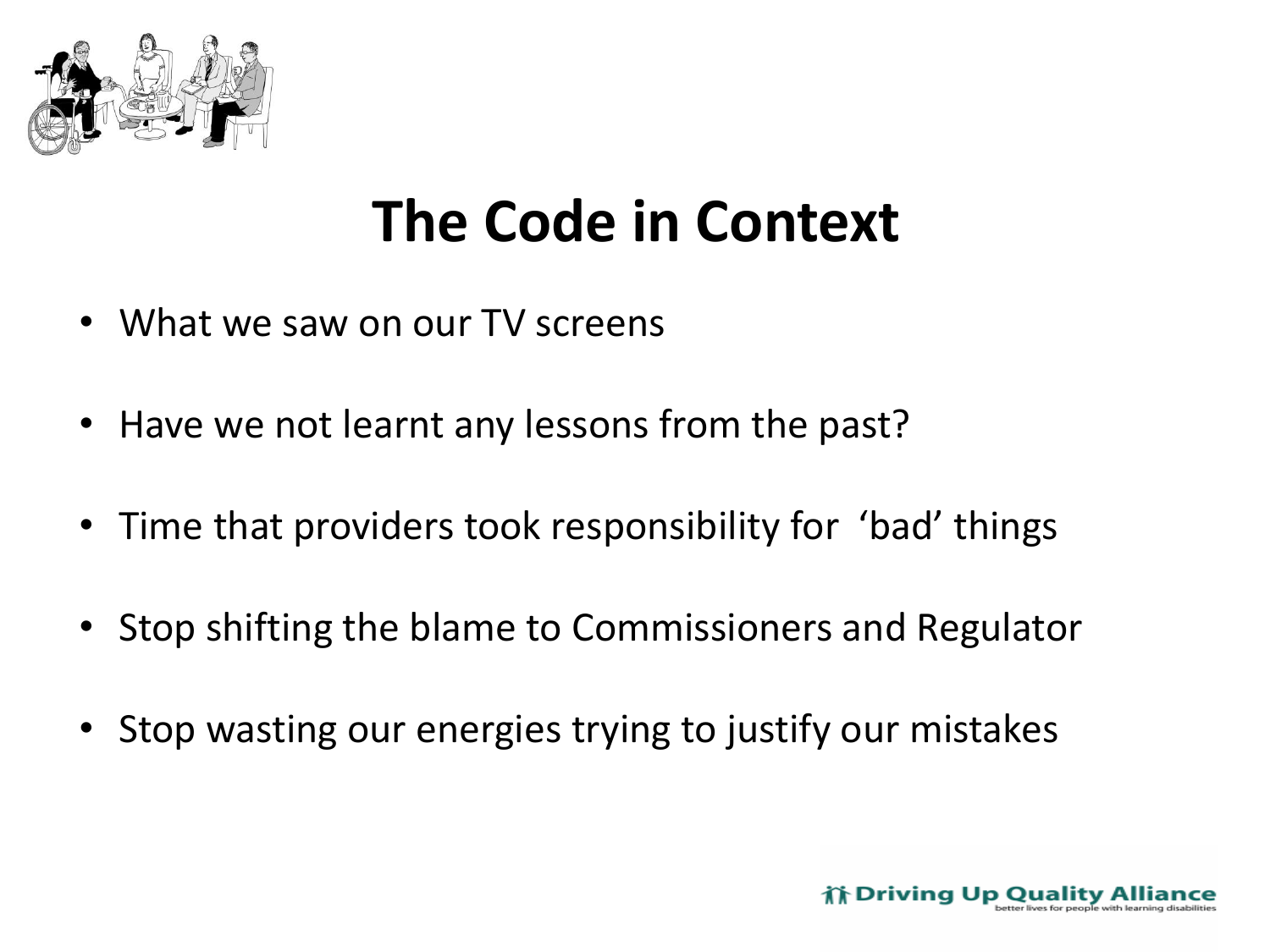

## **We need clarity about what is RIGHT and what is WRONG**

- Bad things happen when leaders forget why they are here
- What are our values and guiding principles
- We must know what is right and what is wrong
- Judging people's lives by minimum standards
- Low or no aspirations

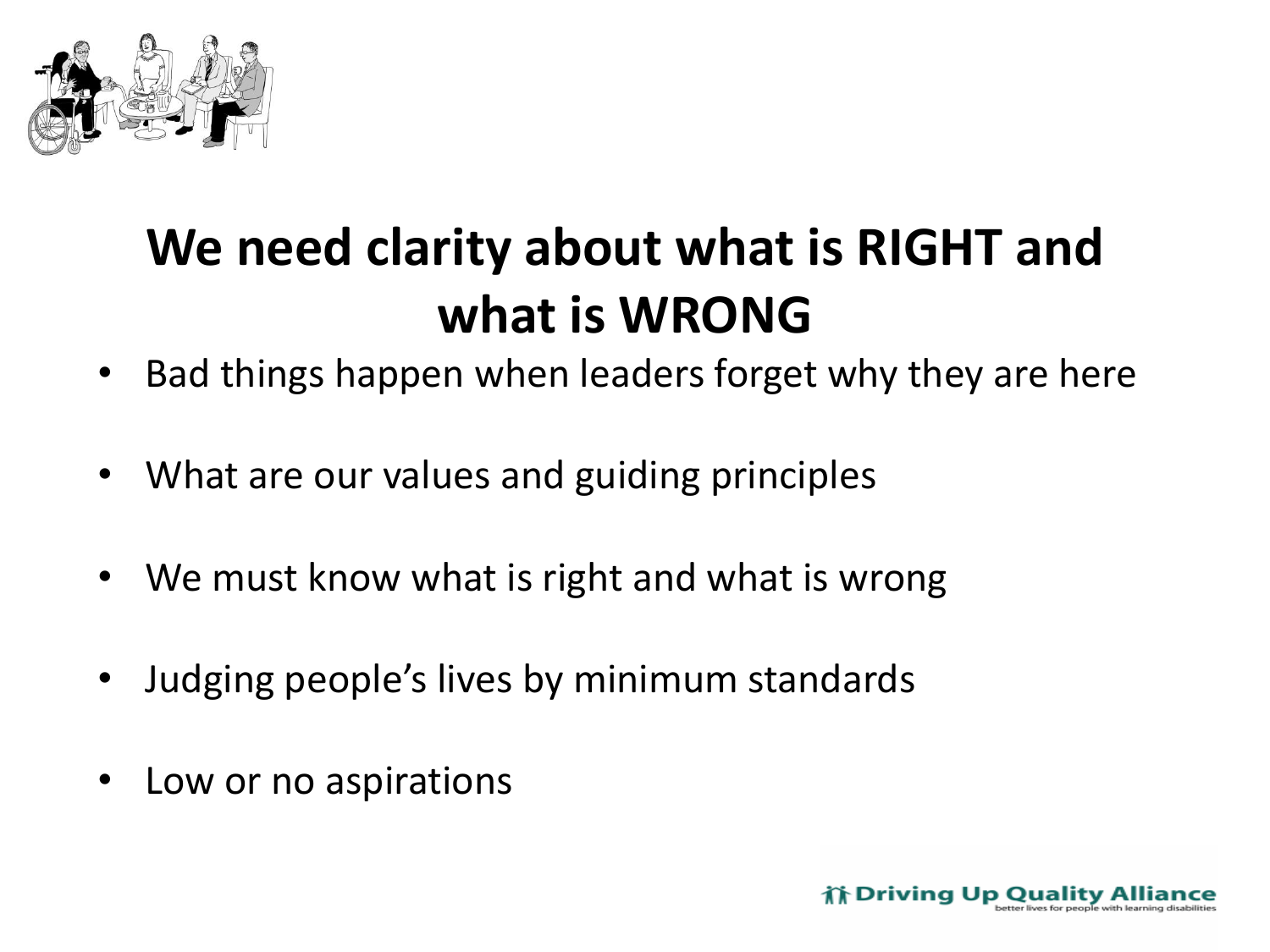

# **Background to the Code**

- This code is part of what we promised to do under the post Winterbourne View action plan and the Concordat
- About 80% of provider organisations in England are members of the organisations in the alliance, making us unique
- In February 2013 we held national consultations on the code with providers commissioner, users, families and the CQC
- In July 2013 we held consultations on the codes toolkit with commissioners, families and users of services.
- The Minister for Care and Support launched the code  $11<sup>th</sup>$ September 2013ith Driving Up Quality Allia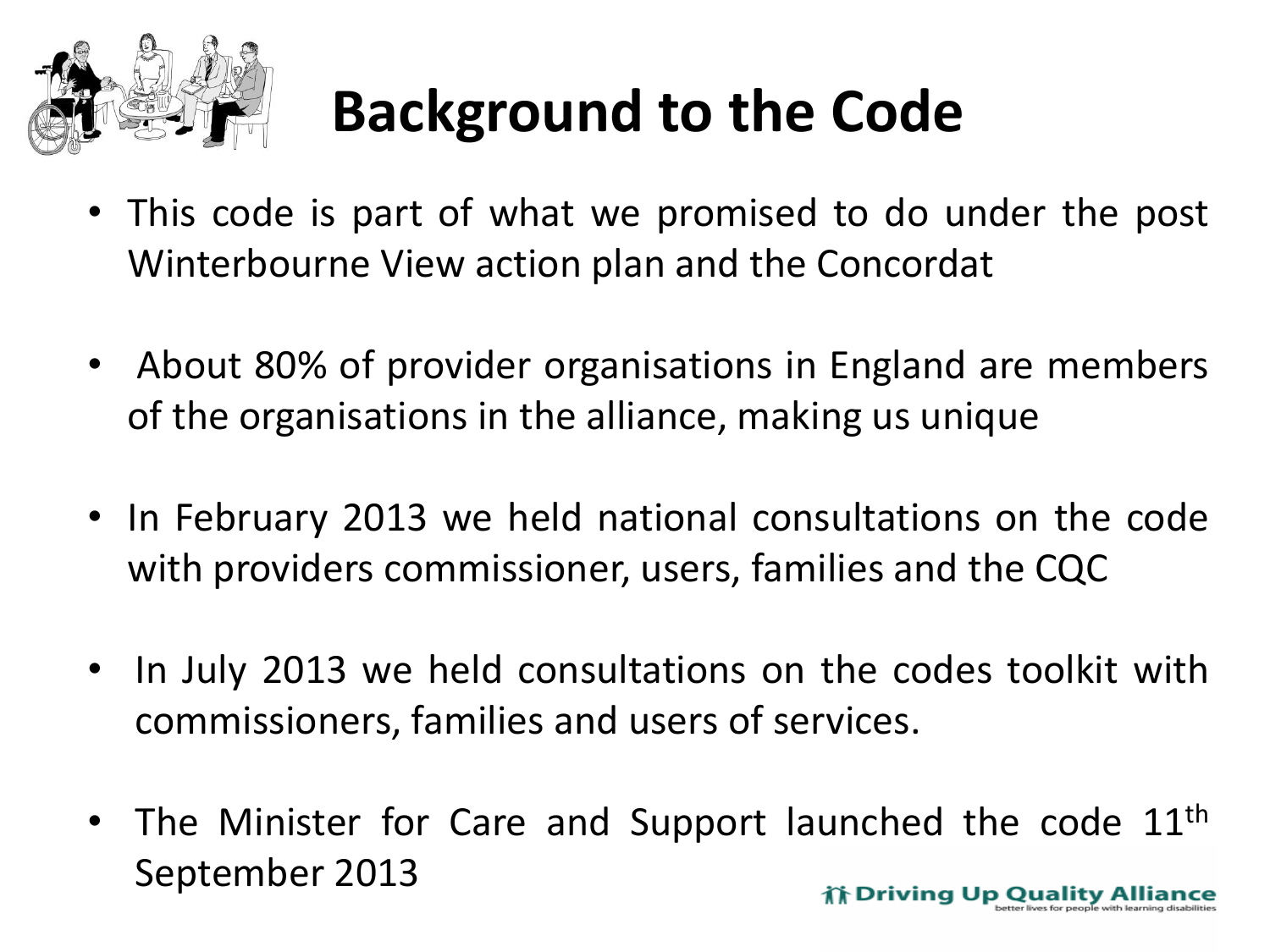

# **The Code Aims to:**

- Drive up quality in services for people with learning disabilities that goes beyond minimum standards
- Create and build passion in the learning disability sector to provide high quality, values-led services
- Provide a clear message to the sector and the wider population about what is and what is not acceptable practice
- Promote a culture of openness and honesty in organisations

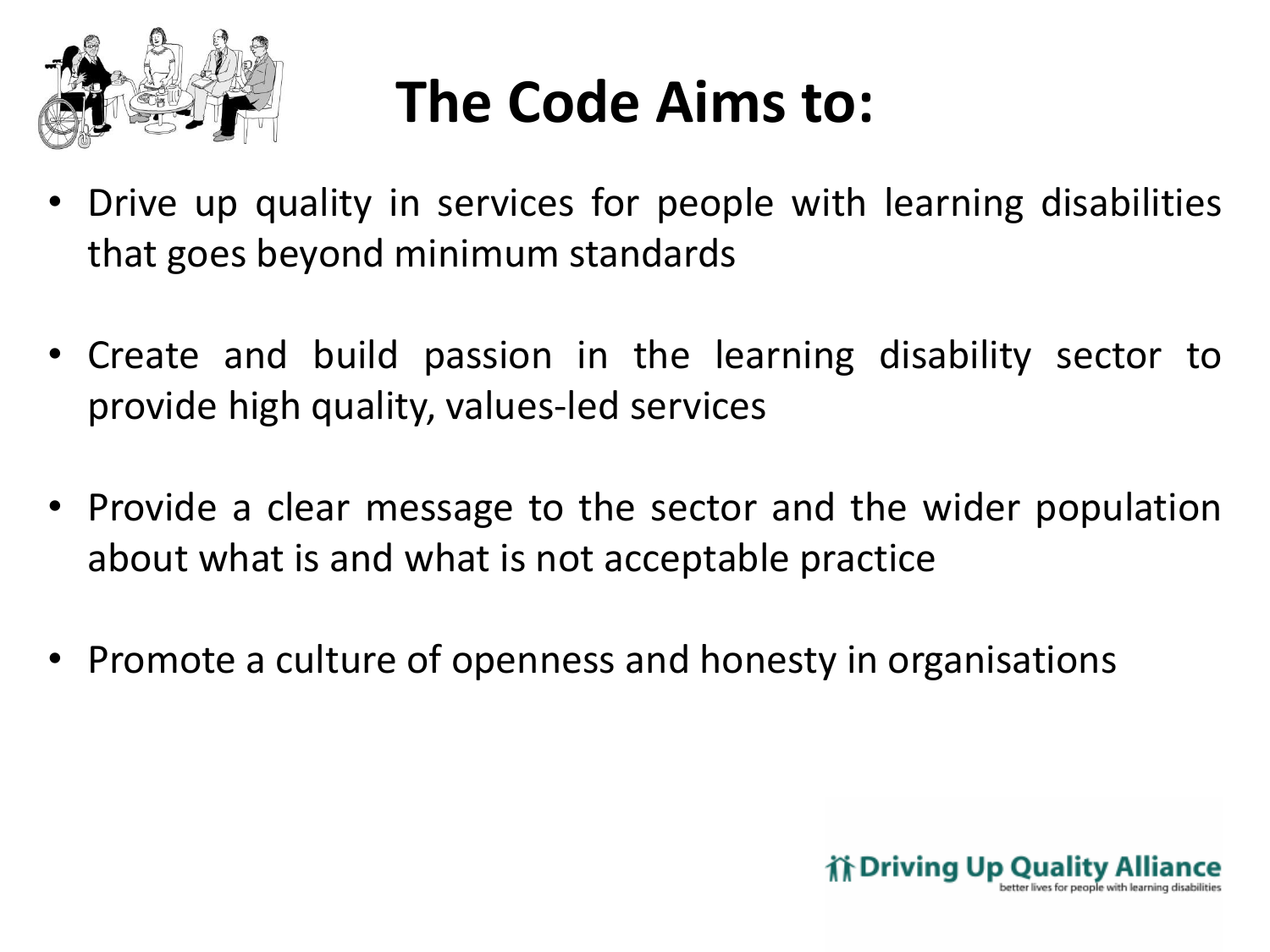

## **What did people who use services and their families tell us?**

- Tiered of empty jargon; complex processes smoke and mirrors
- Open and honest conversations
- Complacency and mediocrity we suffer in this sector
- Just want to sit down and talk to be heard and have their expertise acknowledged, valued and used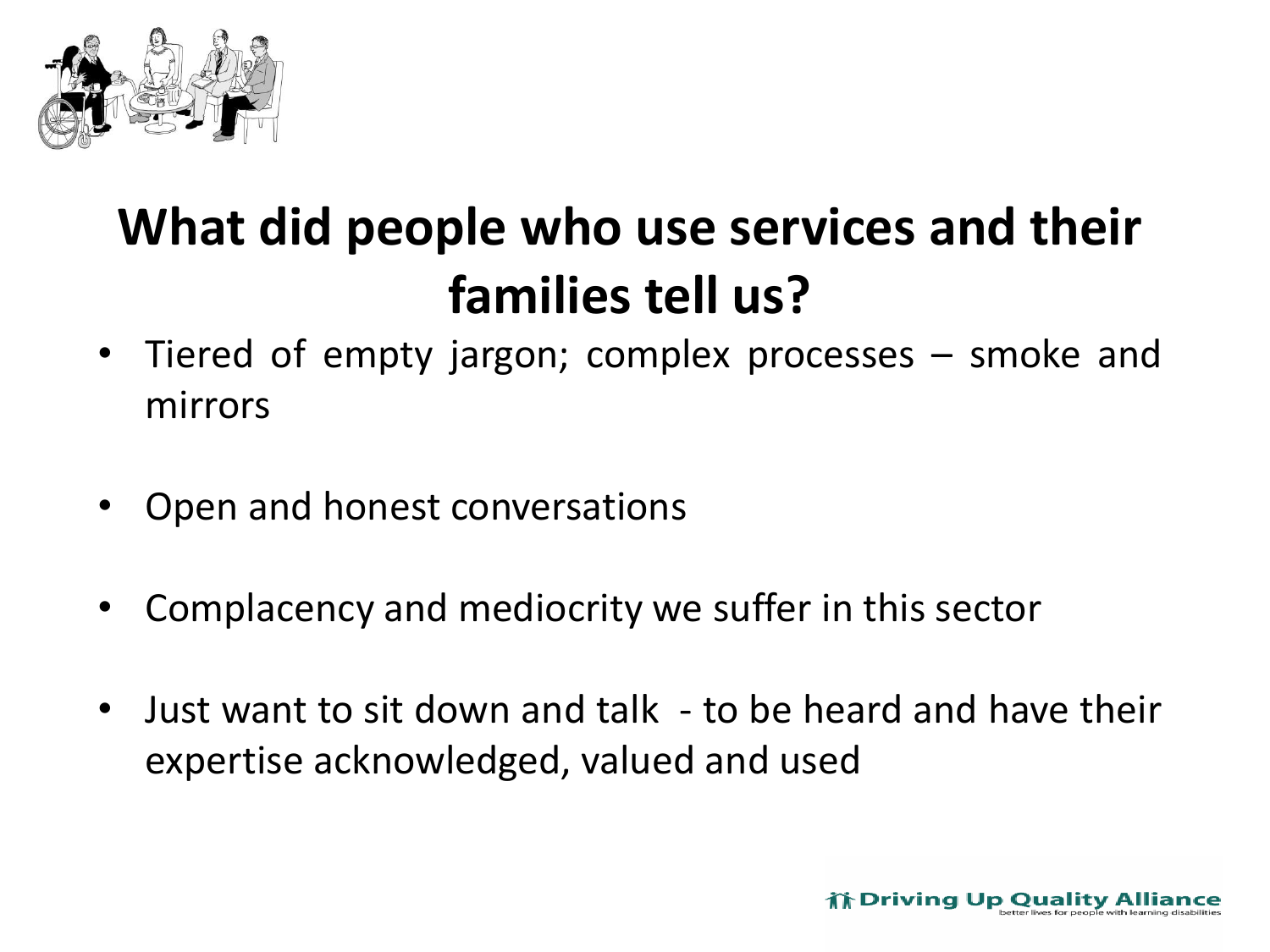## **Lessons to ponder**

**1.** Support is focussed on the person

**2.** The person is supported to have an ordinary and meaningful life

- **3.** Care and support focuses on people being happy and having a good quality of life
- **4.** A good culture is important to the organisation

**5.** Managers and board members lead and run the organisation well









inth Driving Up Quality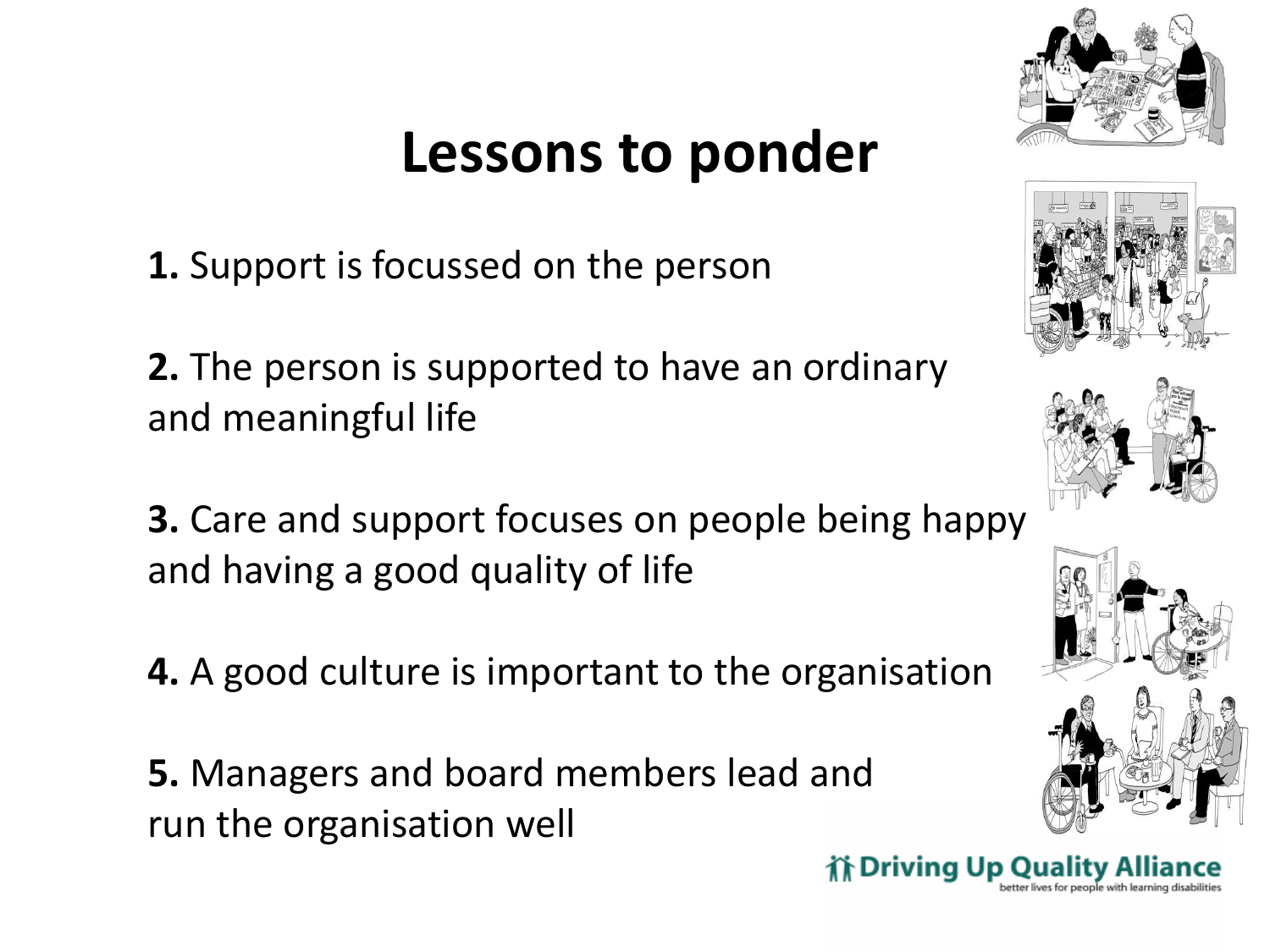

# **So what do we do next? Self Assess**

#### **Be Reflective**

• stand back; take a deep breath and really think about what you are doingsomething we don't get enough time to do . It is an opportunity to get beyond what 'good and bad' service provision looks like to what it may feel like if you are on the receiving end of support

#### **Be Honesty and openness:**

• have open and honest conversations about your work, how you do it and why you do it. Think about your guiding principles and decision making process and examine their impact on the lives of the people being supported and their families

#### **Be Inclusive:**

• Make sure the process is inclusive and is carried out with the people you support, families, support staff and external colleagues.

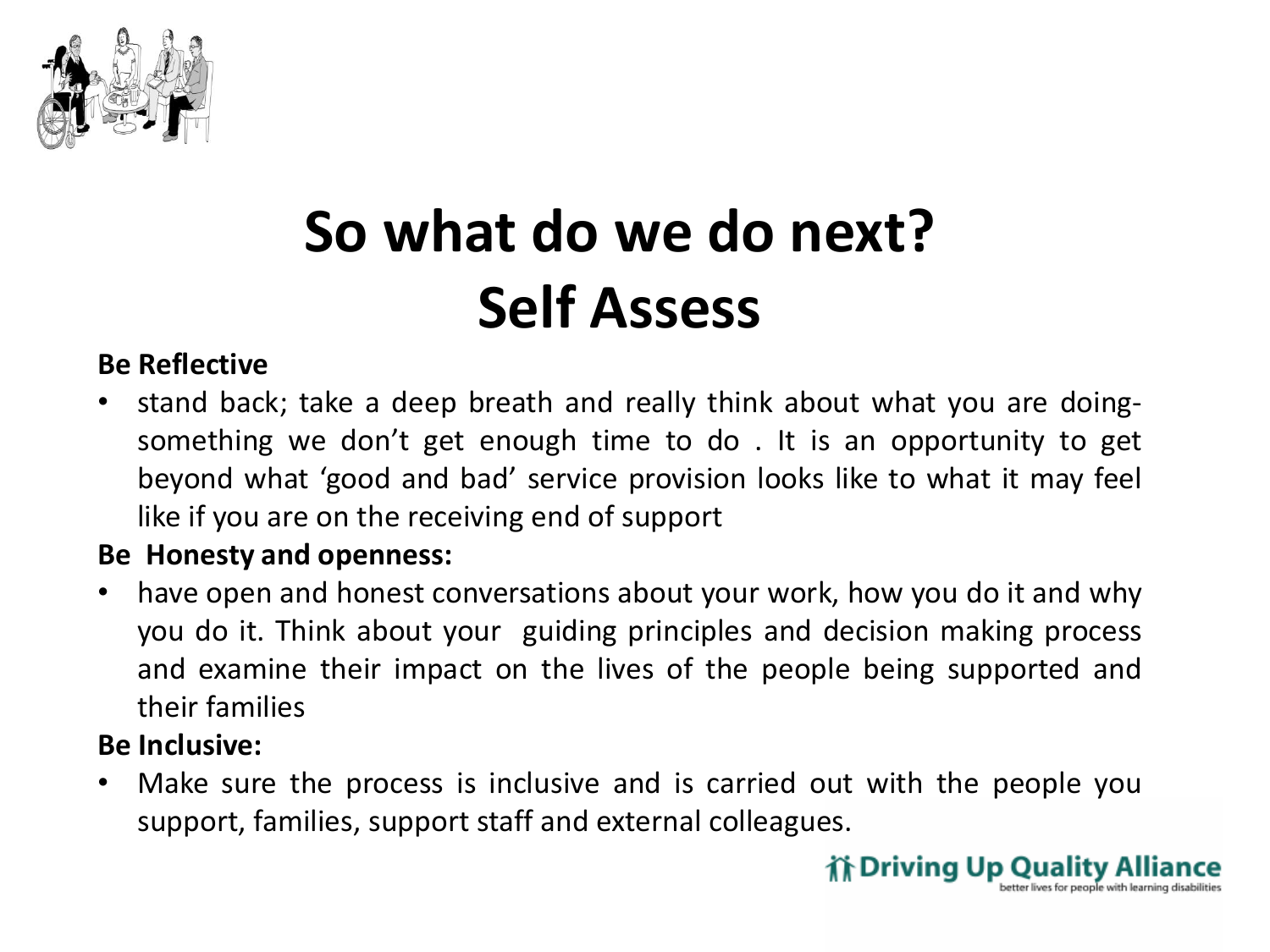

## **Reporting your self- assessment**

- The Self Assessment has been set out deliberately to encourage organisations to think more carefully about how they operate .
- It aims to avoid a tick box approach.
- It encourages you to share examples of 'Good' and 'Bad' practice
- It asks you to think about examples of what 'good' looks like in **PRACTICE**
- It helps you to question yourself and your organisation
- It encourages you to listen to what others think of you as an **Organisation**

**if Driving Up Quality A**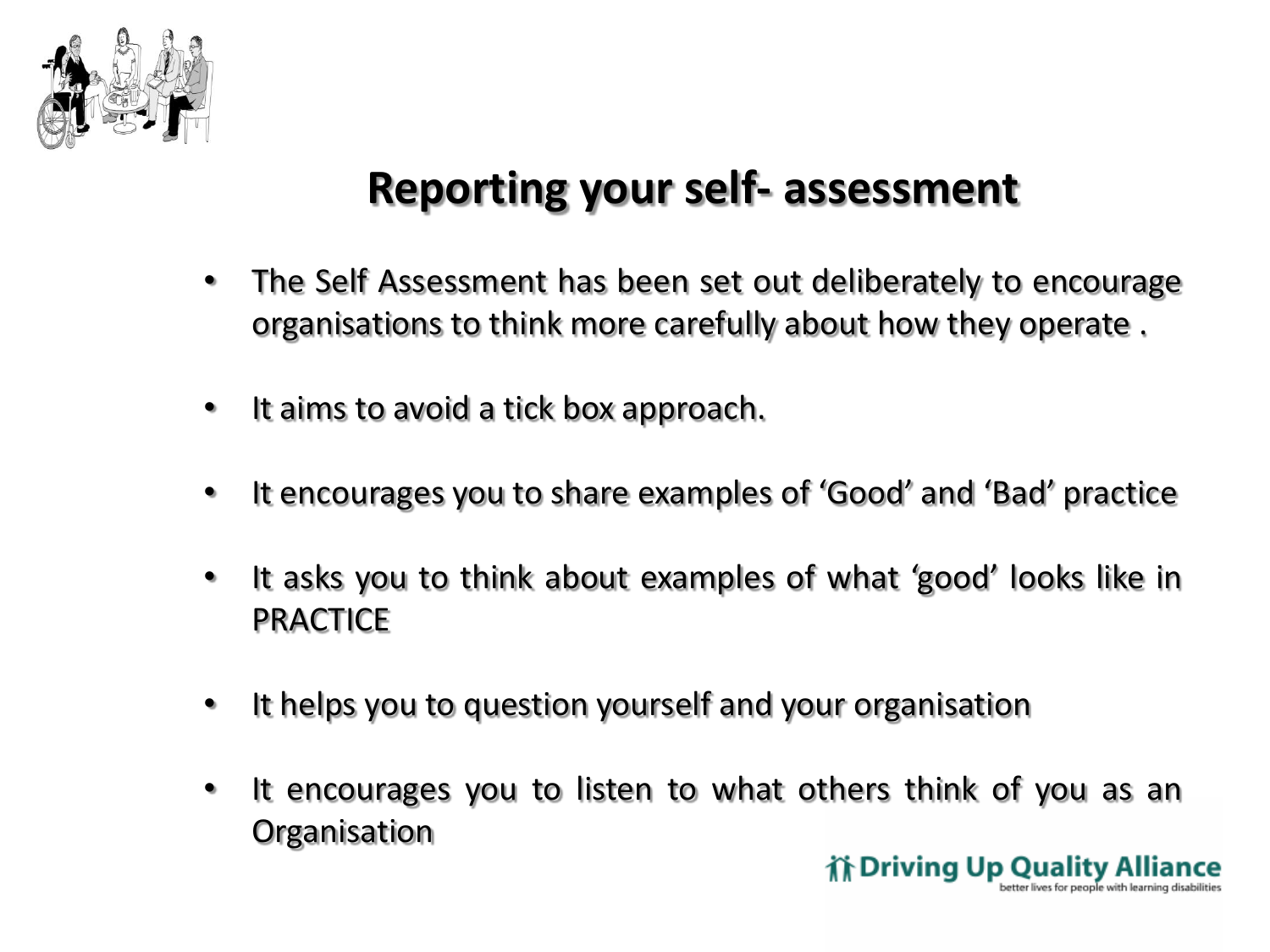

### **Statutory Regulations**

• **The code is a great fit with Health and Social Care Act 2008 (Regulated Activities) Regulations 2014: Regulation 20: Duty of Candour:**

**'' The intention of this regulation is to ensure that providers are open and transparent with people who use services and other 'relevant persons' (people acting lawfully on their behalf) in general in relation to care and treatment. It also sets out some specific requirements that providers must follow when things go wrong with care and treatment, including informing people about the incident, providing reasonable support, providing truthful information and an apology when things go wrong''**

int Driving Up Quality A ter lives for people with learning disabili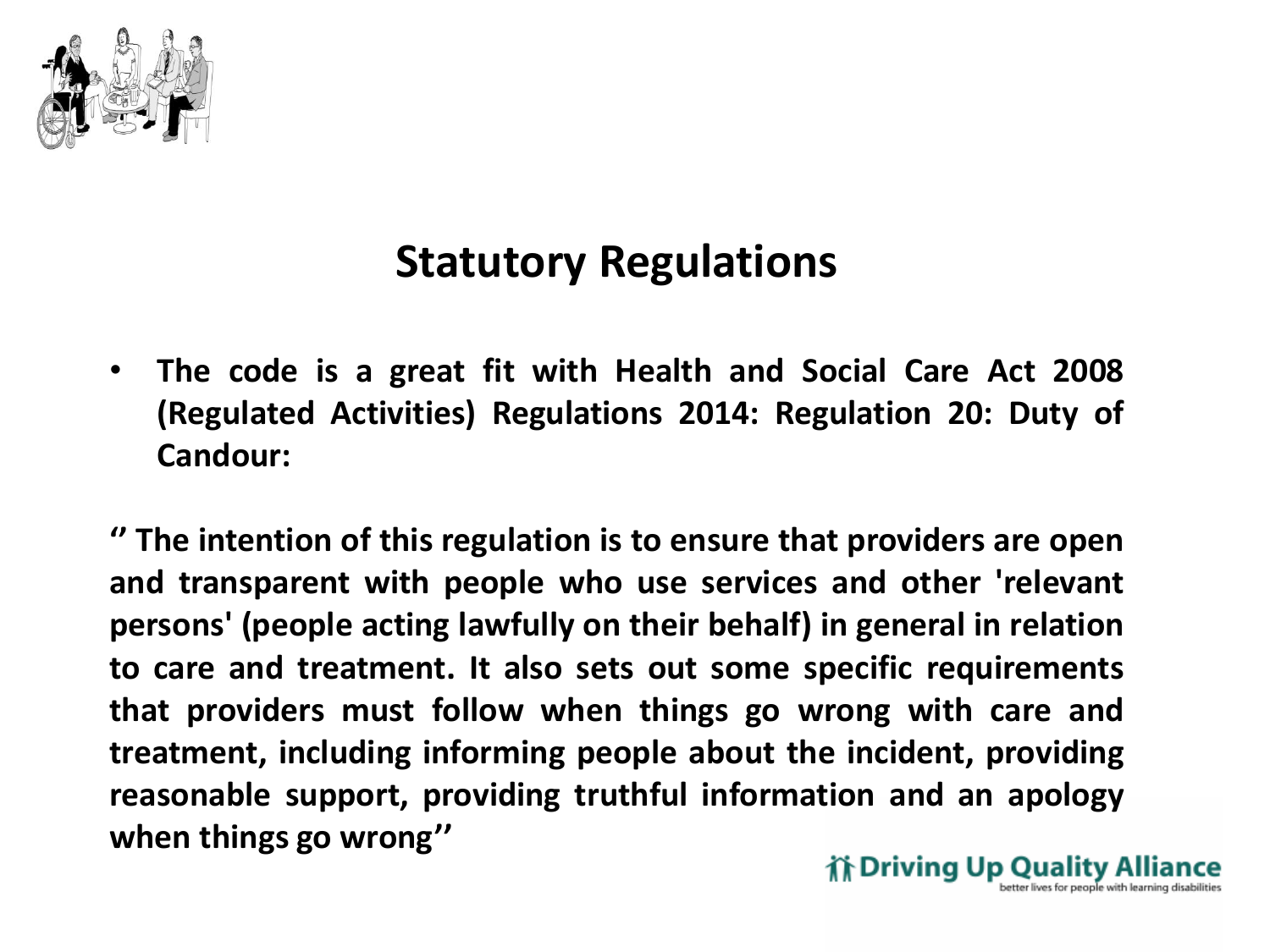

## **Statutory Regulations**

• **The code is a great fit with Regulation 5: Fit and proper persons: directors**

'**'The intention of this regulation is to ensure that people who have director level responsibility for the quality and safety of care, and for meeting the fundamental standards are fit and proper to carry out this important role''**

**the individual has the qualifications, competence, skills and experience which are necessary for the relevant office or position or the work for which they are employed''**

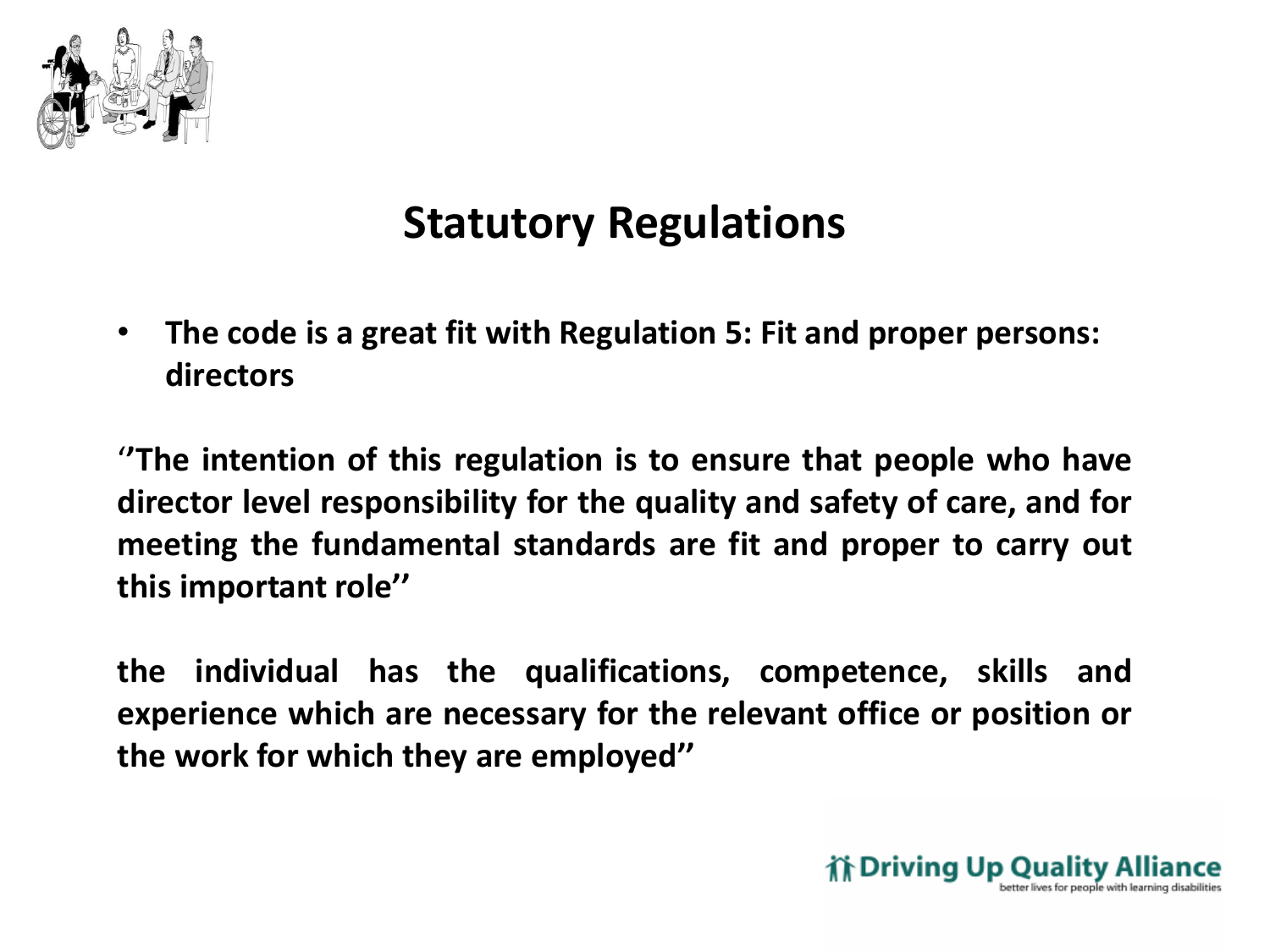

#### **Extract From Inspection Report ''Well Lead'' rated Outstanding**

**The provider had signed the 'Driving up Quality Code' in September 2013. This is a government endorsed code which aims to drive up quality in learning disabilities services and promote a culture of honesty and transparency. In September 2014 Choice Support produced a report on their actions in response to the code. This detailed the feedback the service had obtained from people, their families and service commissioners about the quality of services across the country and detailed the actions planned to make improvements. Actions covered issues such as improving the involvement of people in recruitment and staff selection, involving people's families in training more and making sure staff know how to support people to get involved in their homes and communities. Staff and managers we spoke with were aware of the provider's goals in these areas and explained how they were putting them into practice with the people they worked with. This demonstrated the provider had ensured staff understood how to ensure the service developed in line with people's views and the provider's vision and values.**inth Driving Up Quality Allia etter lives for people with learning disabilit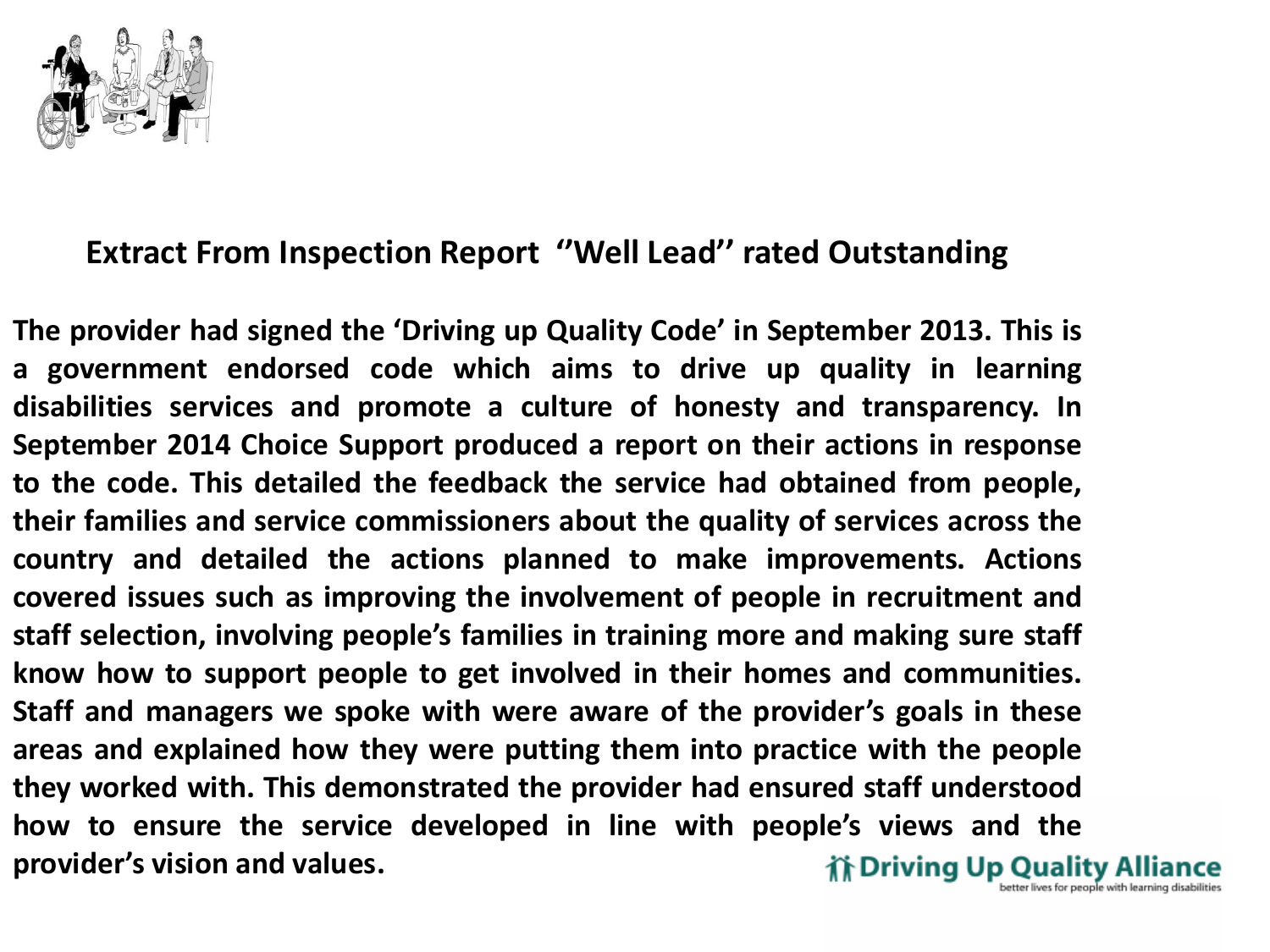

### **Sharing Examples of Self Assessments**

- **There is no set way to do your self assessment**
- **They can be done for a whole organisation**
- **They can be done for an individual and their team or service**
- **They can help you focus on one small part of what you do in more detail**
- **However to be successful they must be:**

**Inclusive Paper and tick box free Fun**

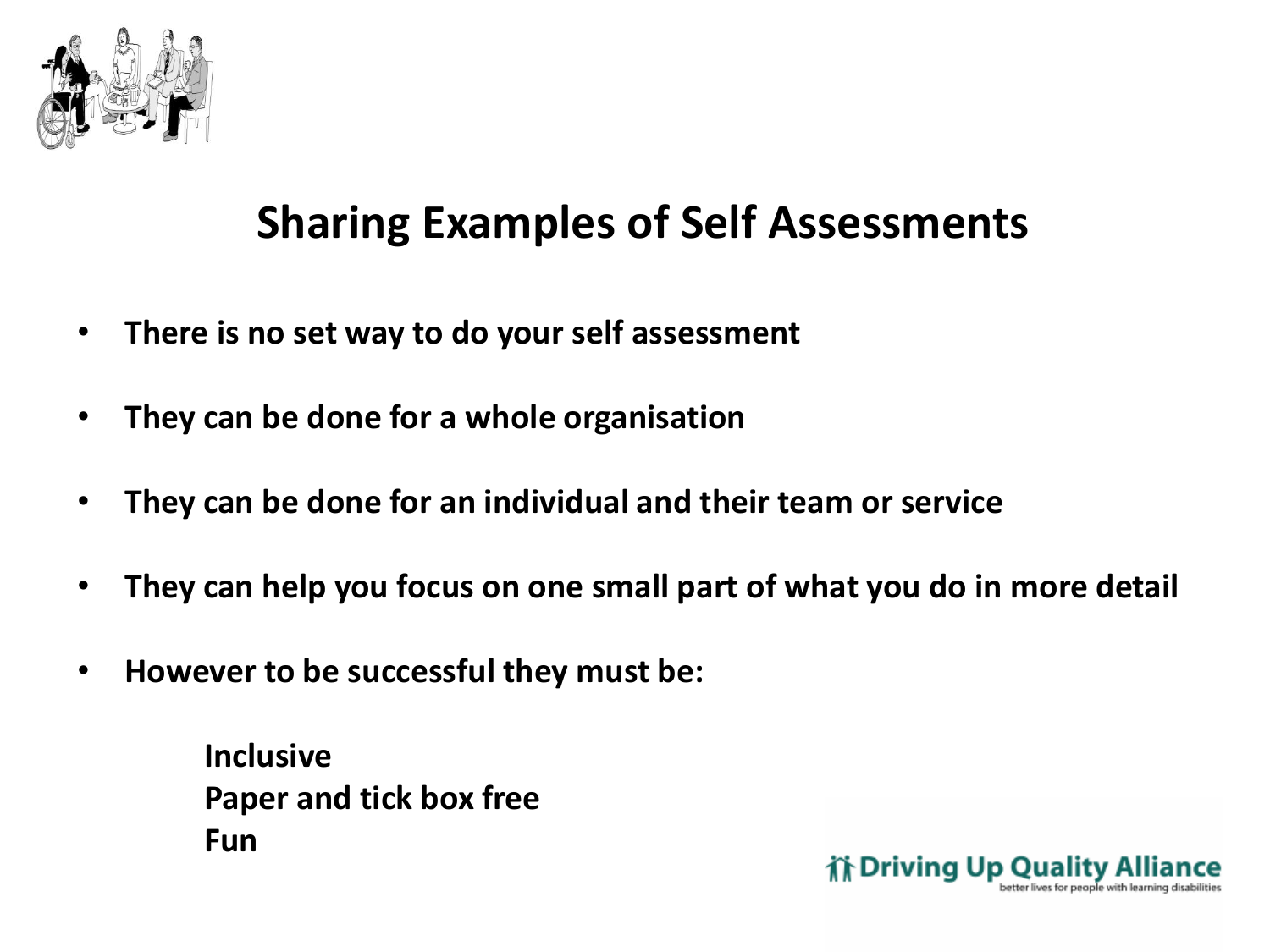

### **An Example of an Organisational Self Assessment choice**support

- **14 days across the organisation in 1 year**
- **Invite people we support and their families; support staff; managers; all 'central office' staff'; commissioners, care managers, housing providers ……**
- **Each session chaired by a Trustee**
- **Each event was a cross between a café conversation and a speed date**
- **Fast and focused conversations where people were encouraged to be honest and open**

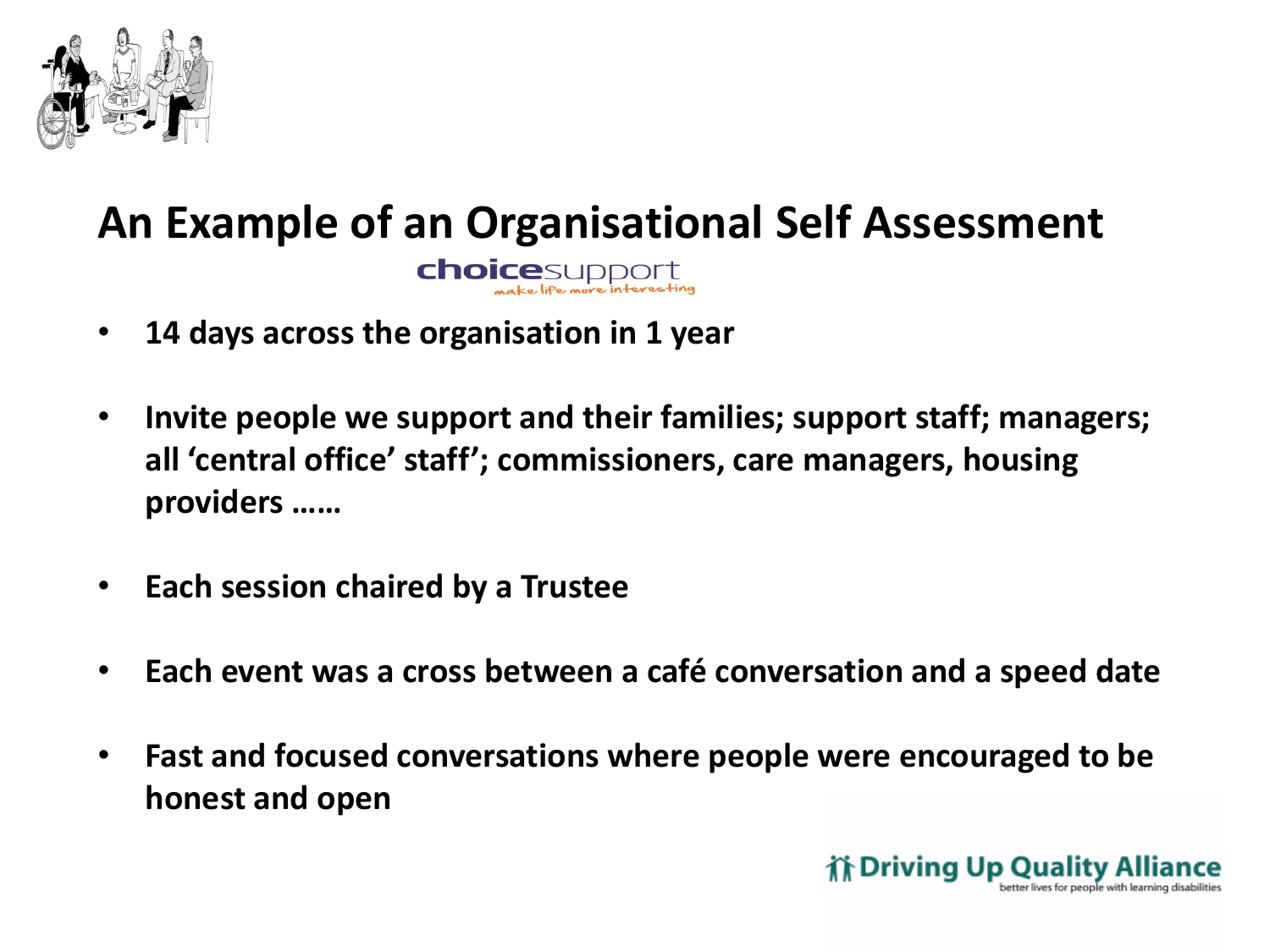

**Support is focused on the person:**

#### **Good things**

There were many examples of people choosing staff based on their own personal person specification. Families told us they were involved in recruiting staff and had been asked to take part in their induction and on-going training.

There was a real effort to only use staff who knew the person well. People liked the flexible approach taken to support planning and that families were involved in planning and decision making with their relative. People felt that planning using the Reach standards was good and it was a better if it was led by families or the person themselves.

There were some examples of how good planning helped people 'move on' in situations where they were not happy. People felt that using Quality Checkers and surveys was a good way to listen to people and liked the survey that focused on families. People told us the use of Individual Services Funds and more flexible funding in general was a good thing. There were good examples about the use of volunteers and people felt there was a willingness to change the way they provided support based on feedback from families and people they supported. They told us they tried to listen to people when things 'went wrong' and found the input from advocates and other professional really useful - people thought having other people to speak upinfor up ople I was lieally etter lives for people with learning disabilitie important.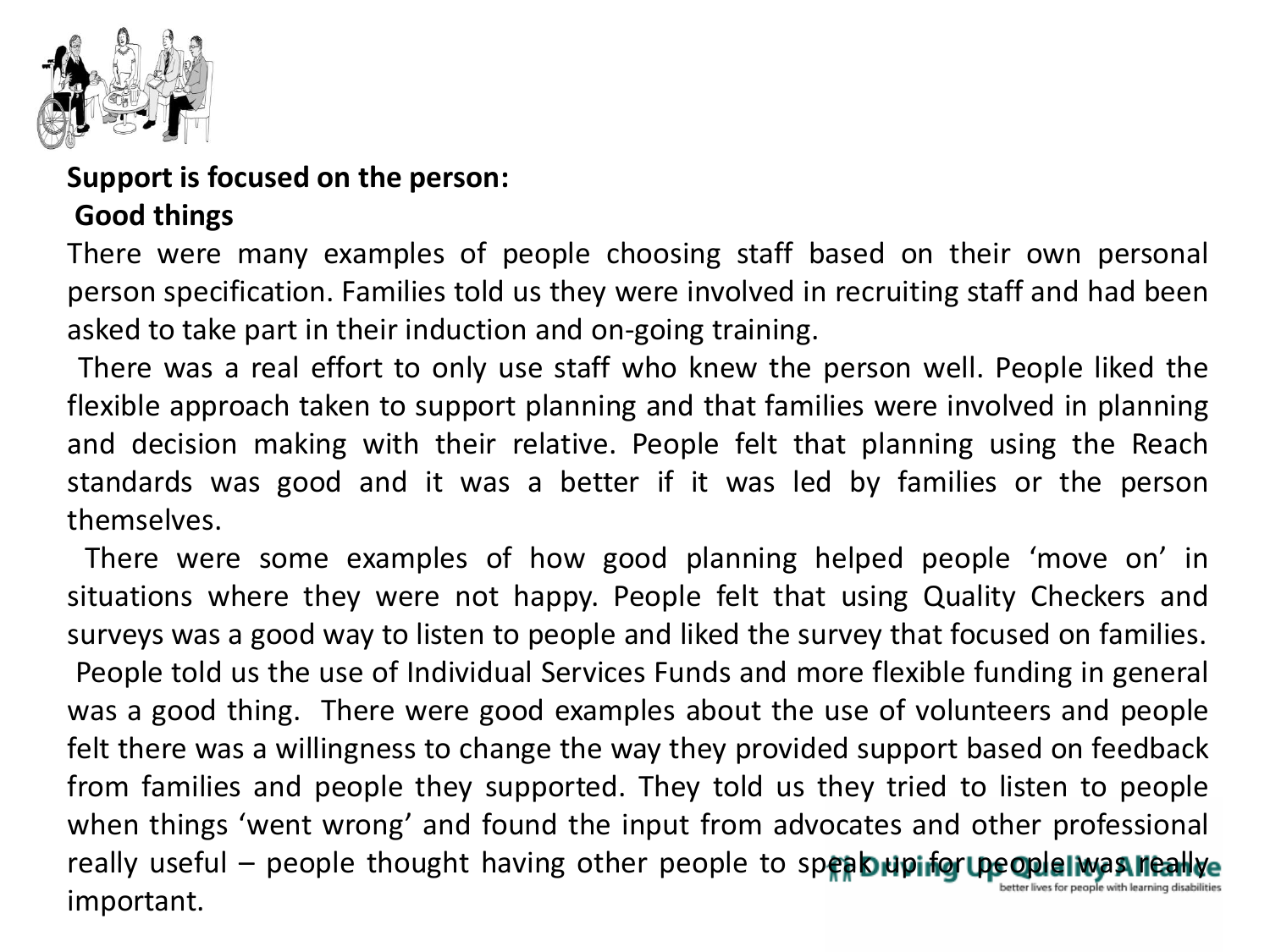

#### **Bad things**

People told us that often it can be the 'same' people on interview panels and the process for matching people we support to their new staff can be rushed. People felt the generic support worker and keyworker roles were not in keeping with the new flexible funding and the expectations of people and their families.

There is still a poor understanding of issues around mental capacity and this can bring staff into conflict with families and care managers/commissioners. Families also felt that their expertise is not always asked for. People told us that too many people only have paid supporters in their lives and the balance of paid and more 'natural' support is far from being equal.

We were told that at times people felt pressured to fill 'voids' by the funding authority as there is not enough suitable housing or it is the easiest option. People told us that we are too slow to challenge when it is clear that the support we are offering is not working and can use the excuse of lack of advocacy or lack of a named care manager for our in action.

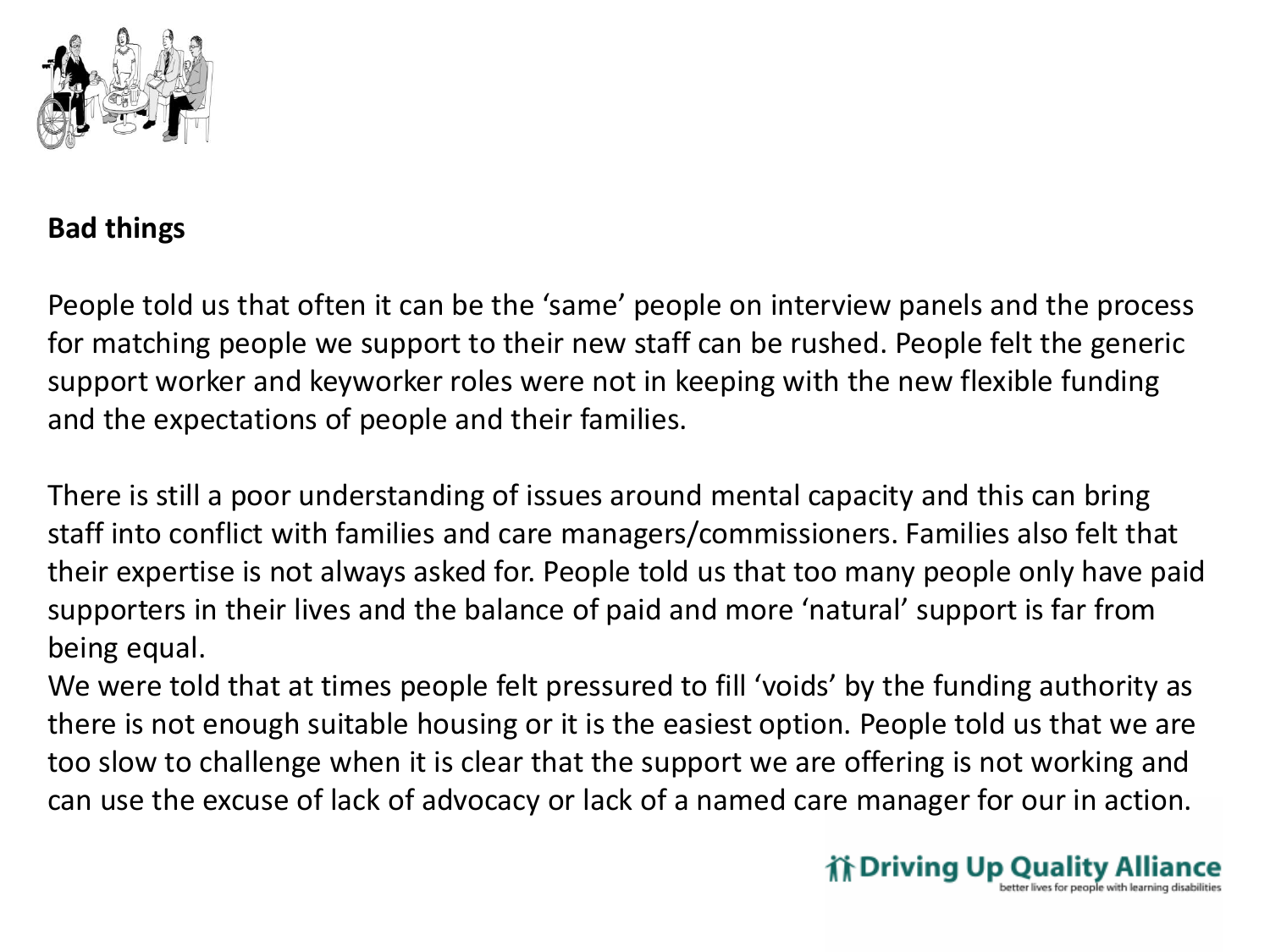

| <b>Action</b>                                                                                                                                                                                                                                                                                                                              | By When?                       | Where are we now? |
|--------------------------------------------------------------------------------------------------------------------------------------------------------------------------------------------------------------------------------------------------------------------------------------------------------------------------------------------|--------------------------------|-------------------|
|                                                                                                                                                                                                                                                                                                                                            |                                |                   |
| 1. Ensure that individualised Support Worker/PA<br>job descriptions are in place for every person that<br>we support. As a first step Regional Directors<br>should identify those services that do not have<br>individual job descriptions in place and produce a<br>plan for moving this forward and share will<br>managers and Trustees. | <b>of</b><br>End<br>April 2014 |                   |
| 2. To develop new guidance for staff<br>on<br>friendship and paid support. As a first step share<br>the work of the 'friendships working group' with<br>staff and managers.                                                                                                                                                                | End<br>οf<br>March<br>2014     |                   |
| <b>3.</b> Work with the 'Our Rights Group' to help<br>people develop new ways to get involved in<br>recruiting and matching of their staff. As a first<br>step 3 managers (1 from each region) to meet<br>with the 'Our Rights Group' to look at the issues<br>and develop a plan.                                                         | End<br>οf<br>March<br>2014     |                   |